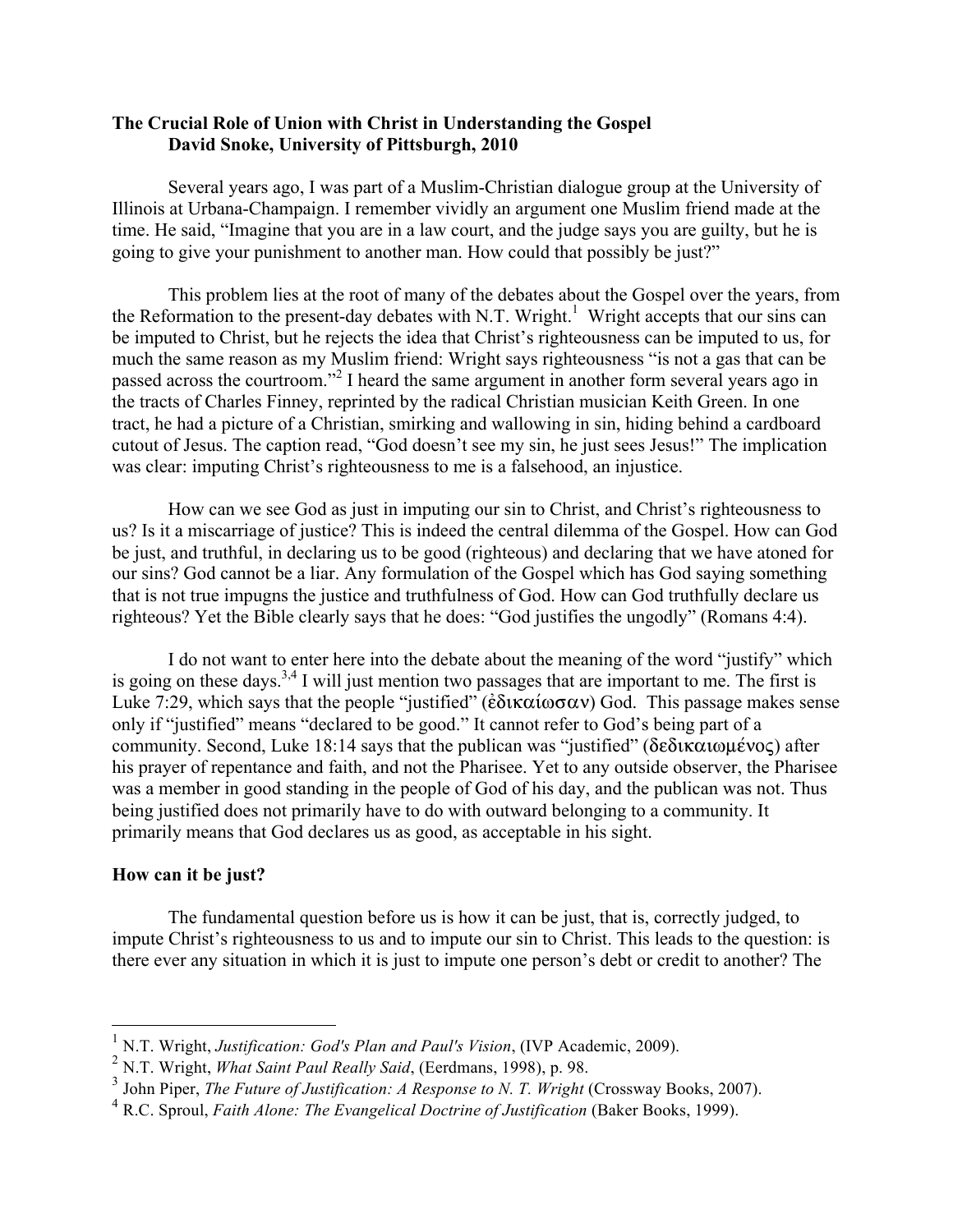answer is yes. Consider the following situations. In each case, notice the crucial role of the union of the people involved.

Case 1: If my wife runs up the credit cards which are jointly held in both our names, all of society agrees that I am liable for the debt. Why? Because we are united together, so that her debt is my debt. In the same vein, imagine a man getting an award for a great scientific accomplishment. He honors his wife during his acceptance speech, saying that she deserves credit too. Does anyone in the audience say "What a joke! She did not do any of the science. She deserves no credit!" Of course not! We feel the *justice* of his sharing the credit with her. In the same way, we congratulate the parents when their child graduates or receives some other honor, even though the child did the work. Why? Because they are united together.

Case 2: Some might say that in the above cases, the shared credit is not the same as the imputed righteousness of Christ, because Christ's righteousness is wholly from outside us, while in the case of a husband and wife, or parent and child, their credit comes because they actually did share in the work, even if it was not the same type of work. The parent may have helped drive the child to practices; the wife may have been very helpful to her scientist husband. I don't think this is what is on our minds when we give shared credit, however. Consider another example: a sports team. If the team wins, everyone on the team shares the credit, even members who did not play, but sat on the bench. Imagine how we would feel if at the victory party, the team captain said "Of course I and the other starters deserve most of the credit—those guys who were third string did nothing!" We would condemn that as an injustice. Why? Because in accepting the union of the team, all the players agree that all will be imputed with the credit of the victories, and with a share in the shame of any failures.

In the case of the bench warmer on the team who did not play, we might say that this still does not exactly match our relationship to Christ, because the bench warmer presumably was good enough to play, and could have played, and so deserves some credit, while we could not take Christ's place. But this is not the essence of the shared credit of teams. Our role is perhaps better represented by the common practice in the U.S. of having mentally handicapped members on youth sports teams. It is well understood that these members do not contribute to the actual winning of games, and cannot. But would we say that they should not rejoice when the team wins, that they should not be allowed to claim to share the credit? Most of us, I think, would be aghast at the idea of refusing the allow a handicapped member to attend the team banquet and share in the credit of a good season. We recognize that by making them members of the team, that is, by being united to them, they have all the rights of ownership of the victories of the team.

One could go, perhaps, even further to argue that fans of a sports team feel the right to celebrate the victories of the team, and to mourn its losses, even though they did not even enter the playing field. By virtue of feeling attached to the team (e.g. "Steelers nation") the whole community feels a right of ownership of both the good and the bad.

Case 3: A Chinese law student pointed out to me that the above cases both refer to what we would call "civil" debt or credit, not "moral" or "criminal" debt or credit. Can moral debt also shared? Consider the case of the sports team again, but in a different situation: suppose that the players on a team act badly, perhaps breaking the law or by acting immaturely. We respect a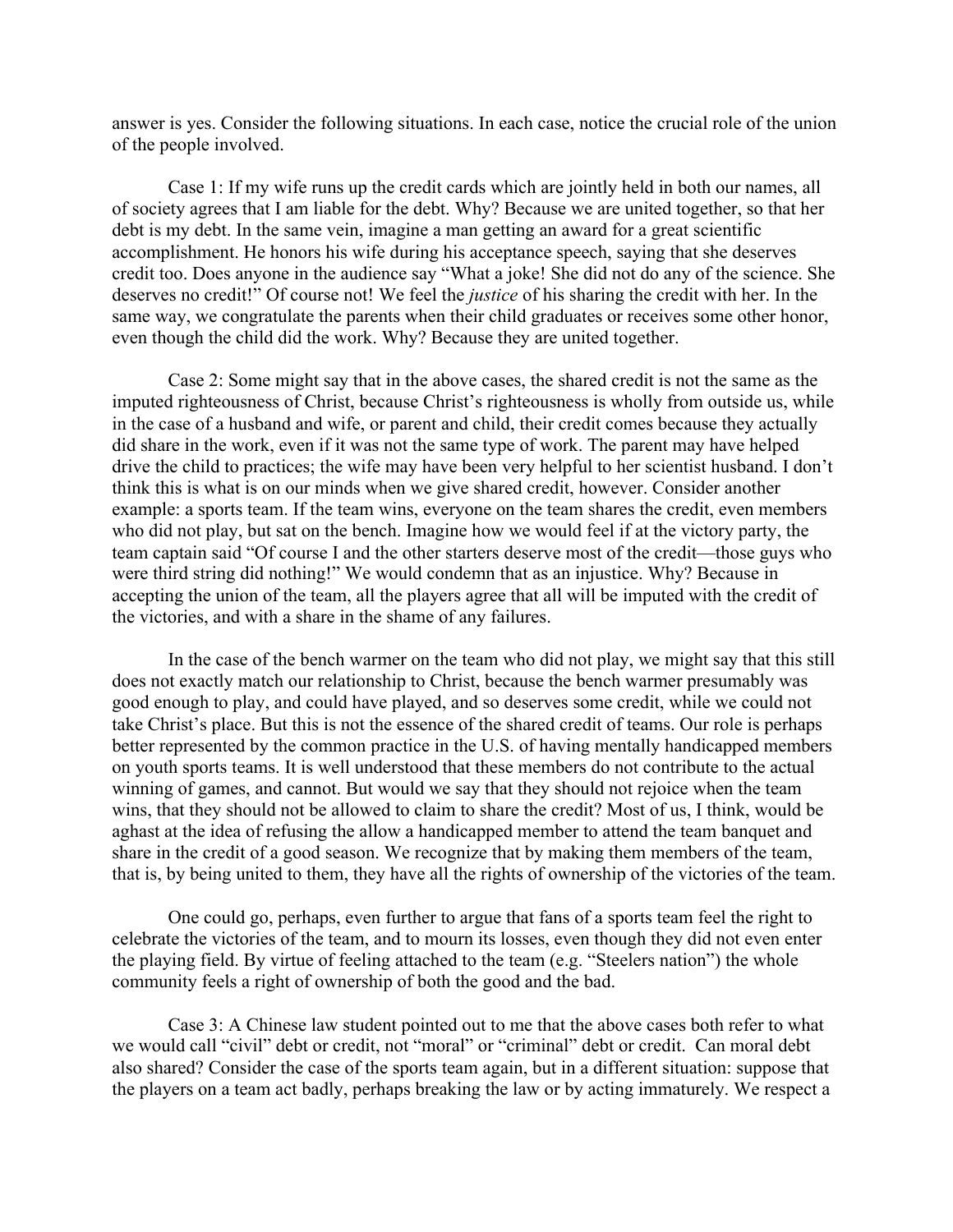team captain, or a coach, who says "The blame is on me." Why? Because the captain or coach really did the evil? Or because we know without doubt that the coach or captain could have prevented it? No. Fundamentally, what we respect is the willingness to keep the bond of unity even at cost of owning another's failure. In the same way, we respect the business or government leader who says "the buck stops here." A coach, or a business or government team leader, who denies the imputation of guilt accredited by other team members is said to "throw them under the bus," a description which implies moral failure on the part of the one refusing to share, or even totally own, the blame of the others.

Case 4: It is surprising to me that my Muslim friend, and many other Muslims, insist on completely disconnected individual credit and debt for sins, when in the Muslim world, the idea of "honor killings" and shared shame and credit for the acts of family members is deeply embedded in the culture. If a girl in a family falls into sexual sin, or if a son becomes a Christian, the entire family is understood to be imputed with the guilt and shame, by virtue of their union in the family. In the same way it is quite typical for a family member who comes into a financial windfall to feel that other family members have a partial right of ownership of it. It might in fact be a very fruitful avenue of interfaith dialogue to discuss with Muslims the sense of imputation which exists in their own culture. Does that sense come from Islamic teachings, or from far earlier Middle Eastern cultural concepts?

In the West, of course, "honor killings" are rejected, but the reason it is not an issue is often not because of our strong sense of rejecting revenge, but because we have no strong sense of connection to our families. If a brother or sister sins, we simply avoid that person, cutting them off from our associations; if they become poor we feel it is their problem, not ours. Families with a strong sense of bonding to each other do feel a sense of shared shame in the misdeeds of others, and a sense of shared ownership of blessings and needs of others.

In all of these cases, the common element is that we feel that it is justice to impute the debts and credits of one person to another *if they are united together in a real union*. They have become legally, or spiritually, one. In that case, justice actually demands imputation of the debt and credit of one member of the union to another. To the degree that I recognize the reality of the union, to that degree I recognize the imputation as legitimate.

Our union with Christ is exactly of this nature. Christ's death is *our* death if we are united to him, and his righteousness is *our* righteousness if we are united to him. In other words, the actual, real union with Christ is crucial for the imputation in the Gospel to be just. If we are not really united to Christ, then his death is nothing to us, and his life of no value to us.

The concept of our union with Christ has long been taught in Christian circles, especially in Reformed Protestantism, but it often has been taught with the feel of being a reward, or benefit, following from our justification in Christ, rather than a prerequisite for it. Yet the above considerations imply that the union is what makes the justification of sinners possible. This implies that the order is 1) real union with Christ comes about through the Holy Spirit, by the instrument of faith, 2) consequently we are justified by the deeds of Christ being imputed to us, and our sinful deeds being imputed to him. Reformed theologians would then add that we remain united to Christ, in a bond that can never be broken, and this union brings about gradual increase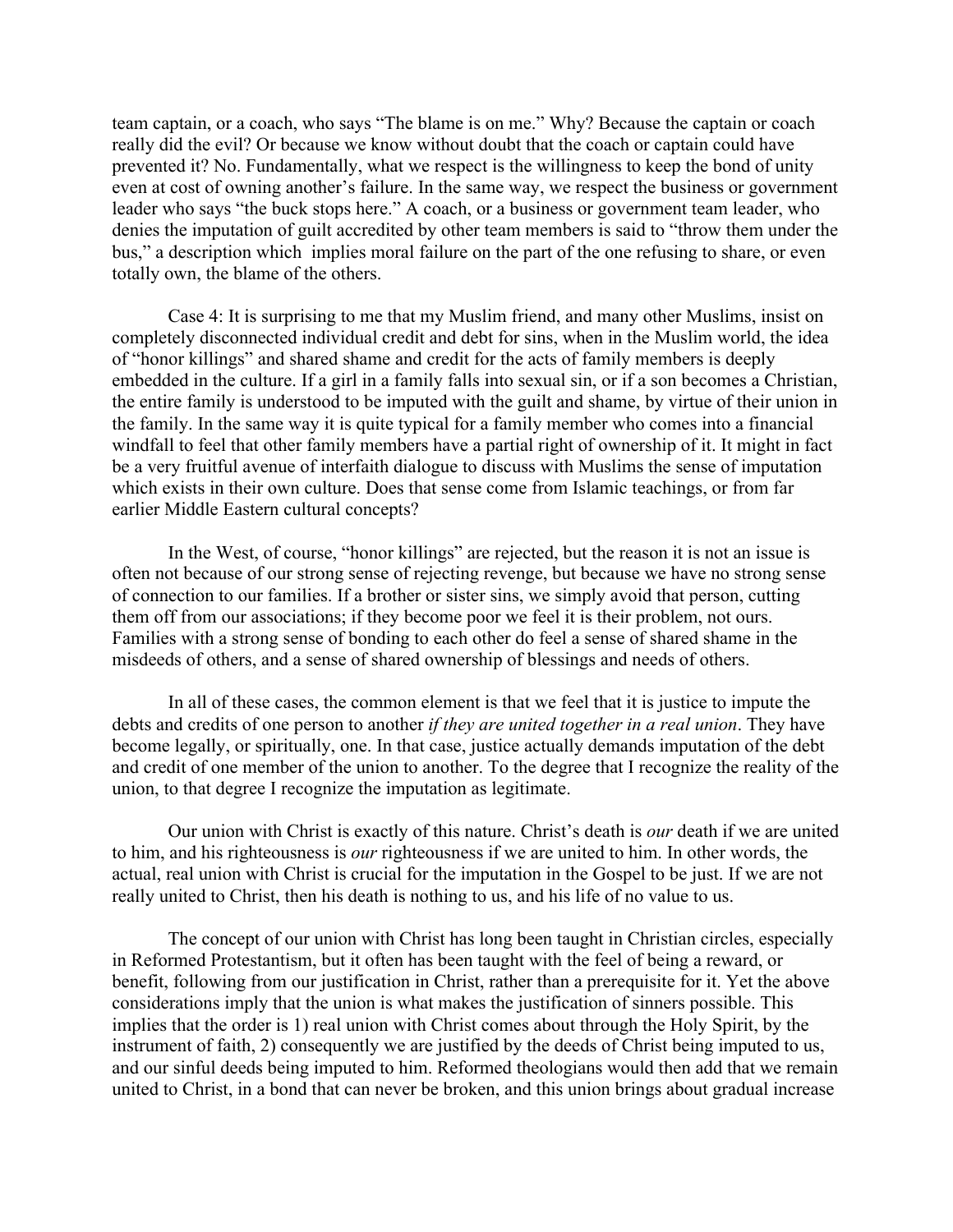in outward goodness through the process of "sanctification." As Calvin said, $<sup>5</sup>$  we cannot grab</sup> hold of the Second Person of the Trinity, that is, Christ and his redeeming work, without grabbing hold of the Third, namely, the Holy Spirit and his sanctifying work.

## **New Testament evidence of union with Christ**

The above argument fits with our sense of justice, but is it the teaching of the Bible? I believe that it is, and in fact, the Middle Eastern culture of the Bible would have made it much more understandable in the days when it was written.

The concept of union with Christ is clearly taught in Scripture, and has been affirmed by all orthodox Reformed traditions. The Bible has many different ways of presenting this picture. Jesus talks in John 15 of us being united to him like a branch on a vine:

Abide in me, and I in you. As the branch cannot bear fruit by itself, unless it abides in the vine, neither can you, unless you abide in me. I am the vine; you are the branches. Whoever abides in me and I in him, he it is that bears much fruit, for apart from me you can do nothing. (John 15:4- 5) $^{6}$ 

This image of being "in" Christ, and simultaneously having him "in" us, runs throughout the New Testament. Christ talks of himself as a fountain of water "in" us (John 4:14); this is also the image presented by Christ in John 6 when he talks of us eating and drinking the Son— taking Christ into us. As with the vine image, he says in no uncertain terms that we cannot be saved at all if we do not take him in this way (John 6:53). Paul talks of Christ "dwelling in our hearts through faith" (Ephesians 3:17). Also, as many commentators have noted, the phrase translated "believed in him" used throughout the New Testament can be translated "believed *into* ( $\epsilon i \zeta$ ) him" (e.g. John 2:11, Galatians 2:16), implying a deep connection created by faith. The same notion is conveyed by the description of people "receiving" Jesus (John 1:11-12).

This union with Christ "in us" is closely associated with the idea of the indwelling of the Holy Spirit. The Spirit is the agent of our union with Christ, that is, of Christ being "in" us:

And by this we know that he abides in us, by the Spirit whom he has given us. (1 John 3:24)

By this we know that we abide in him and he in us, because he has given us of his Spirit. (1 John 4:13)

You, however, are not in the flesh but in the Spirit, if in fact the Spirit of God dwells in you. Anyone who does not have the Spirit of Christ does not belong to him. (Romans 8:9)

 <sup>5</sup> J. Calvin and J. Sadoleto, *A Reformation Debate*, J.C. Olin, ed. (Baker, 2000).

<sup>6</sup> All Bible quotations are from the English Standard Version.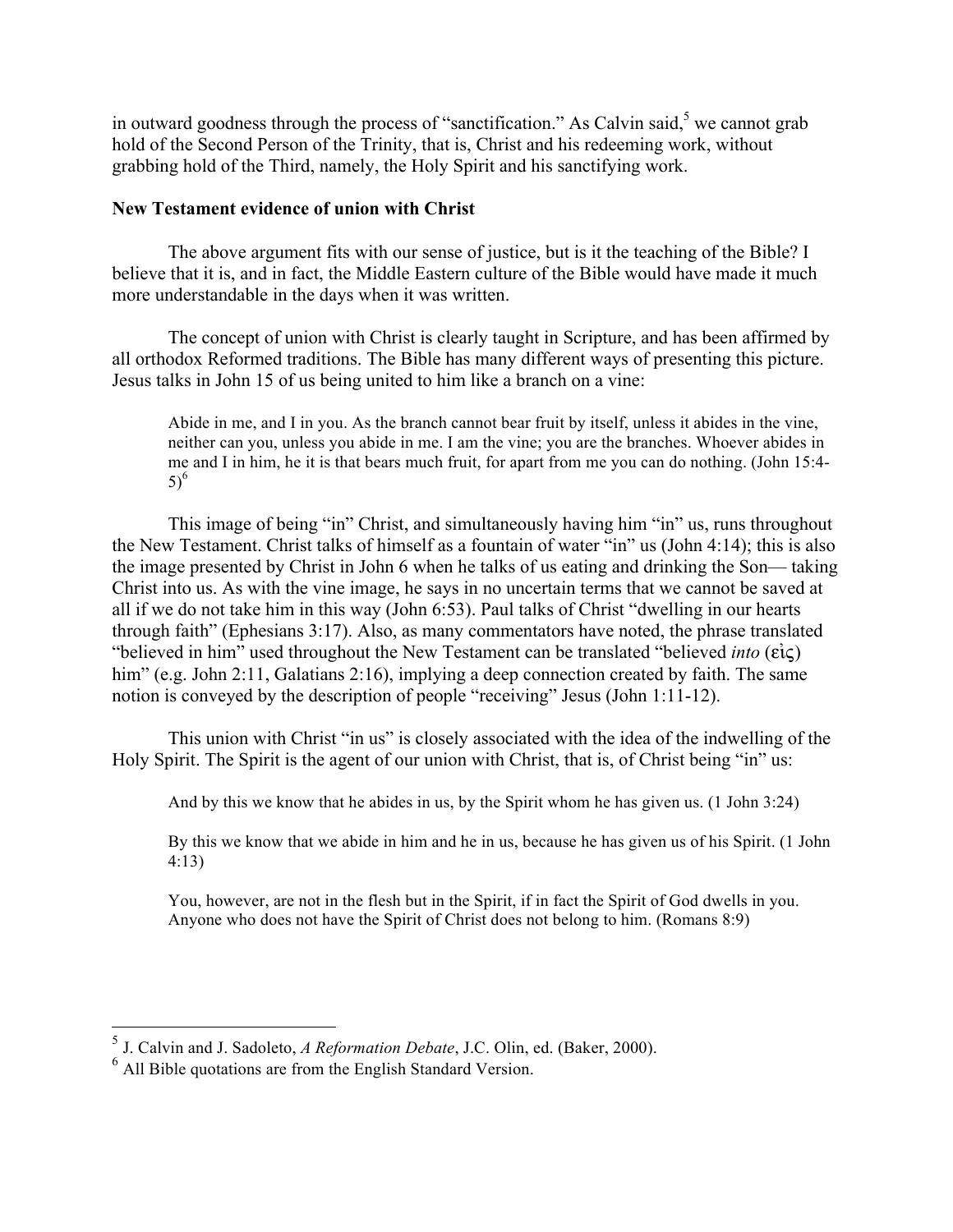Peter uses the image of being "partakers of the divine nature" (2 Peter 1:4); John talks of "God's seed abiding in us" (1 John 3:9); Paul talks of the Spirit living in us (e.g. Romans 8:9-11, 1 Corinthians 3:16). Christ says

And I will ask the Father, and he will give you another Helper, to be with you forever, even the Spirit of truth, whom the world cannot receive, because it neither sees him nor knows him. You know him, for he dwells with you and will be in you. (John 14:16-17)

All of these passages give a picture of an intimate relationship in which Christ is "in" us and we are "in" Christ. Another image of this union is that of God making a home with us (John 14:23), which brings to mind the homemaking of a married couple. Christ explicitly invokes the picture of our union with him as that of husband and wife (John 3:29) and John echoes this in Revelation 19:7 21:2, and 21:9. Paul also takes up this image in Ephesians 5:31-32; this passage can even be taken to mean that the relationship of man and wife was specifically created by God to model the union he has with his people.

In the synoptic Gospels, we are also given the images of being "yoked" to Christ (Matthew 11:29) and being a "follower" of Christ. Yoking together of oxen brings to mind immediately the concept of union, while the image of being a follower of Christ implies union in a way much more understandable in the first century than now. A follower was united to his teacher, and went with him everywhere. Thus, when Christ talks of us "following" him, he is using yet another image for being united to him. This is a deep relationship, which involves leaving behind everything (e.g. Matthew 8:22) and taking up our cross daily (Matthew 10:38, Mark 8:34, Luke 9:23), not just casually following for a while. In many ways, the message of the synoptic Gospels is a simple message of relationship with Christ: follow him, join yourself to him, and he will make all things well; those who do not follow him are lost. The picture of faith is not of merely assenting to a propositional statement, but of attaching yourself to a person whom you trust. Perhaps the most apt modern image of this relationship is that of a coach of a sports team. The team is not free to follow or not follow the coach as they choose from day to day; they are signed on to do whatever he says, and many coaches extend their leading into all areas of the athletes' lives.

Yet another image is that of being "born of God"—becoming children of God, united to him, as it were, by the bond of a parent and child:

Everyone who believes that Jesus is the Christ has been born of God. (1 John 5:1)

Jesus answered, "Truly, truly, I say to you, unless one is born of water and the Spirit, he cannot enter the kingdom of God. (John 3:5)

Those who become children of God become family members of Christ, who is the firstborn son (Matthew 5:9, 12:49, Hebrews 2:11) and have the right to call God "father" and to be called sons and daughters (Romans 8:14-16, 2 Corinthians 6:18, Galatians 3:26, 4:6).

Sometimes the image is used of being adopted children of God, rather than born children (e.g. Romans 8:15, Ephesians 1:5). This is similar to the idea of branches being "grafted" onto the vine of Christ (Romans 11:17-23). In each case, the image is still one of real union. The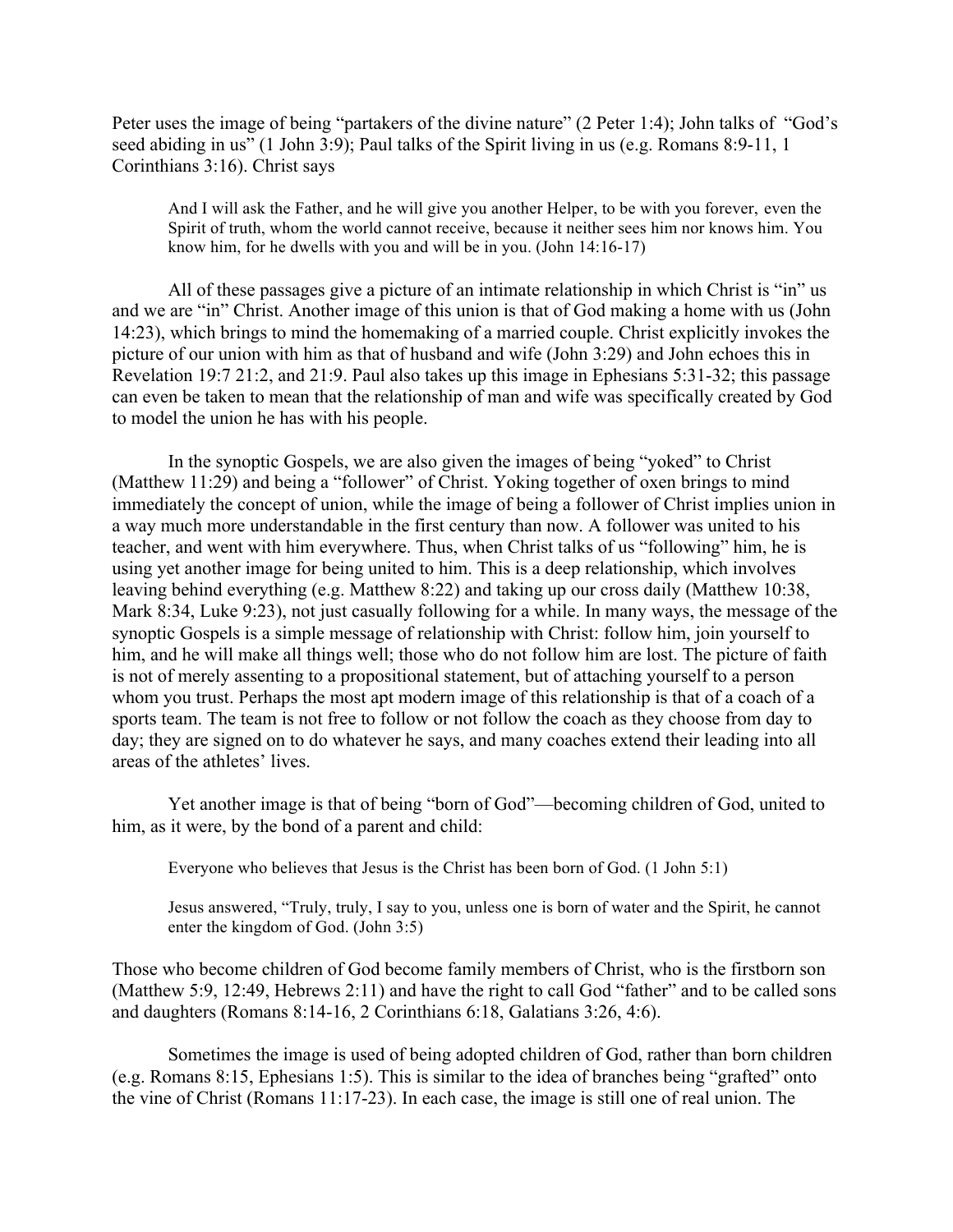grafting of a vine onto the branch of Christ requires a special act of God, similar to the act of God in making us "born" a second time, to become adopted not just as a legal act, but as a sort of redoing of the physical act.<sup>7</sup>

All of these word pictures teach us of real union with Christ, and present the view that this union is not optional, but crucial for the Christian. The concept of union with Christ is therefore ensconced in the Reformed creeds, e.g. the Westminster Larger Catechism:

65. What special benefits do the members of the invisible church enjoy by Christ?

A. The members of the invisible church by Christ enjoy union and communion with him in grace and glory.

Q. 66. What is that union which the elect have with Christ?

A. The union which the elect have with Christ is the work of God's grace, whereby they are spiritually and mystically, yet really and inseparably, joined to Christ as their head and husband; which is done in their effectual calling.

### **Evidence of union as a legal grounds for imputation**

This doctrine of union with Christ is not controversial. What is not often brought out in Reformed teaching, to my knowledge, is the concept that our union with Christ is essential in our justification, that is, that imputation rests legally on union.

One of the most clear passages in the New Testament on this is Romans 8:1-17. Here Paul is summarizing his teaching of the Gospel in the first seven chapters. He boldly states "There is therefore now no condemnation for those who are in Jesus Christ" (8:1). Notice that the message of no condemnation is given to those who are "in" Christ—united to him. Continuing, he explains how this has happened: God "condemned sin in the flesh, in order that the righteous requirement of the Law might be *fulfilled in us*" (8:3-4, my emphasis). In other words, Paul is concerned that the legal declaration of God that we are righteous be fulfilled *in* us, so that it may be true, and not a lie, that we are righteous. As my Muslim friend pointed out, it cannot be otherwise if God is not a liar. Yet how is it that the law is fulfilled in us? By our own deeds? No, by Christ being *in* us. In Romans 8, Paul makes it clear who has this salvation: those who are "not in the flesh but in the Spirit." He states clearly: "Anyone who does not have the Spirit of Christ does not belong to him. But *if Christ is in you*, although the body is dead because of sin, the Spirit is life because of righteousness. If the Spirit of him who raised Jesus from the dead dwells in you, he who raised Christ Jesus from the dead will also give life to your mortal

 $<sup>7</sup>$  Some may object that in Romans 11:17-23, the image of ingrafting refers to Gentiles being grafted into</sup> the visible people of God. The way in which Gentiles are added, however, is not by a fiat legal act pronounced about their community, but by the work of the Spirit to unite them individually to Christ through faith (Acts 11:18, 15:17, 28:28, Galatians 3:8, Ephesians 3:6). The hallmark of the new community is the evidence of heart change, not birth into a physical community, whether Jew or Gentile (Matthew 7:16-23).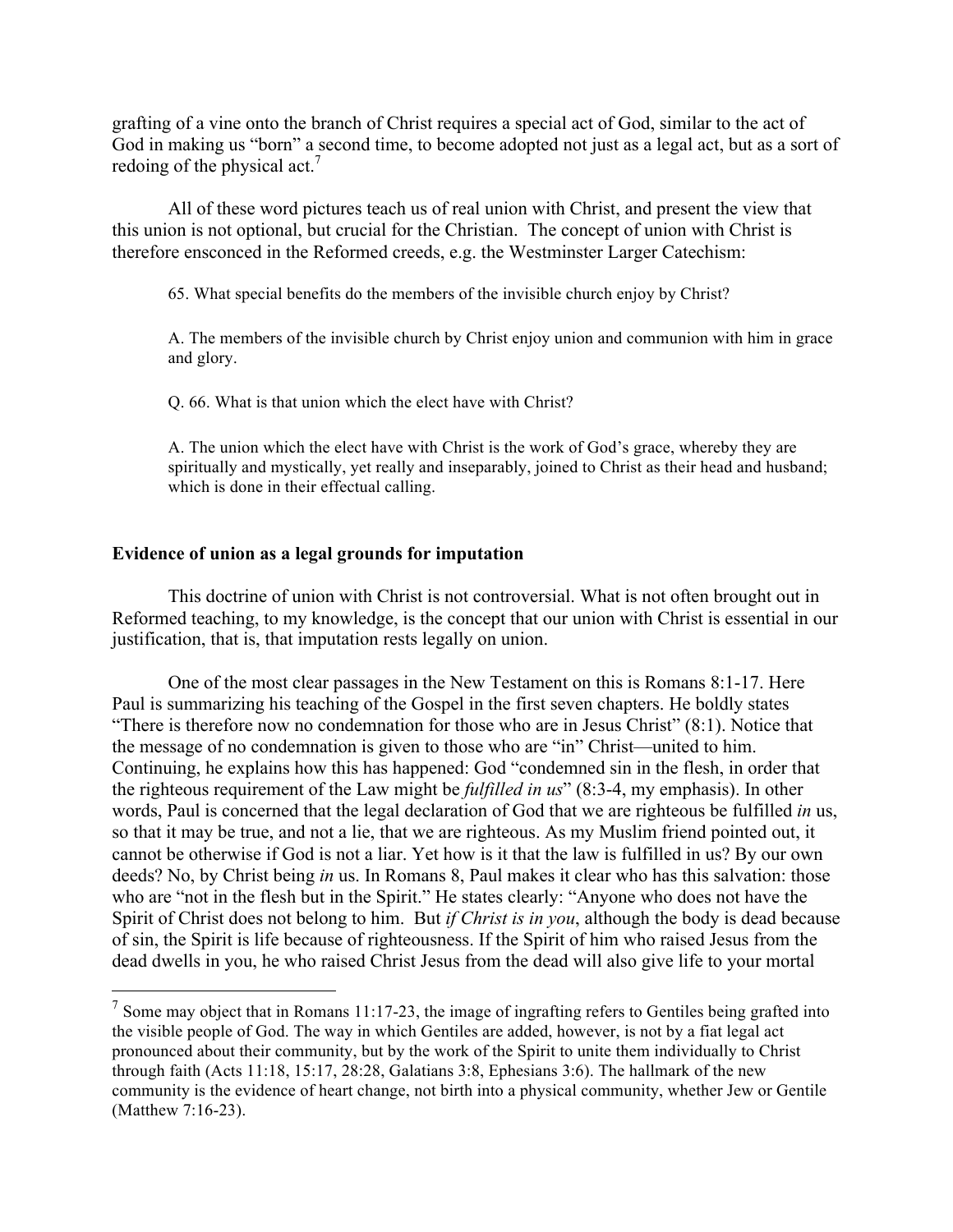bodies *through his Spirit who dwells in you*" (8:9-11). Paul clearly gives an if-then relationship: if you have the Spirit of Christ in you, you will live, and if you do not have the Spirit of Christ in you, you will die. What is the work of the Spirit to save us? It is to give us "life because of righteousness" ( $\delta t \alpha \delta t \kappa \alpha t$   $\sigma \delta v \eta v$ ). This is a difficult phrase to interpret. Does it mean that because of God's goodness and mercy, he gives us life? I argue that the "righteousness" in view here is not referring to God's mercy, but rather to his justice. Paul is saying that the Spirit gives us life on the basis of justice, because God's life is in us, and therefore the righteous requirement of the Law is fulfilled "in us." The "life" which Paul has in view is not the physical life we will receive at the final resurrection, but the spiritual life of Christ in us immediately, by virtue of union with him.

The overarching question here is whether Paul is arguing that we have the Spirit as a *consequence* of not being condemned, or whether he is arguing that not being condemned is a consequence of being united to Christ through the Spirit. It seems clear to me that Paul is not arguing from justification to the indwelling of the Spirit; rather, he is arguing from the indwelling of the Spirit to life and justification, i.e., not being condemned. We are saved "if" we have the Spirit of Christ in us. The Spirit is essential to our lack of condemnation, not just because his presence is an evidence or a consequence of salvation, but because the Spirit of Christ in us *gives life*. The same message is given in John 6:35-63, especially 6:53-54 and 6:63— Jesus says that we must be united to him by the Spirit because this union *gives us life*. The logic of Jesus's speech in John 6 is not that we first are saved, and then receive life as a separate blessing, but that our union with Christ through the Spirit is the *means* of salvation, not merely as a vehicle to give us faith, but a union which makes us really own the merits of Christ. This picture of life in us because Christ is in us, and Christ has life, is the paradigm of legitimate imputation.

The same point is made in the first letter of John. As discussed above, the Gospel of John contains numerous references to Christ being in us, or abiding in us, and this same language is continued in the 1 John. Throughout the letter, John interweaves several concepts: those who are in Christ turn away from sin, because Christ lives in them; the presence of Christ living in us through his Spirit should set our hearts at ease; the Spirit in us leads to blessing, protecting us from evil spirits, keeping us from denying Christ, and granting favor to our prayers. Clearly, one of John's teachings is what in Reformed theology would be called ongoing sanctification: the Spirit lives in us, and because he is in us, he inevitably will produce real change in us of greater righteousness in our practice. But John's main point is that our sense of assurance should ultimately come from our knowledge that the Spirit of Christ is in us. He says "we may have confidence for the day of judgment, because *as he is so also are we* in this world," (1 John 4:17) and "And this is the testimony, that God gave us eternal life, and *this life is in his Son*. Whoever has the Son has life; whoever does not have the Son of God does not have life" (1 John 5:11-12). In other words, what belongs to the Son belongs to us, because he is in us. Because he has life in himself, so we also have that life. This life is not a *reward* for our righteousness imputed to us, but the source of it. Wright may say that righteousness is not a "gas which can be passed across the courtroom," but then neither is life, normally. Wright is wrong because he assumes that the advocate and the defendant are unconnected, as we typically assume in our modern society. But in the biblical economy we are united to our advocate, as one organic living being. We share the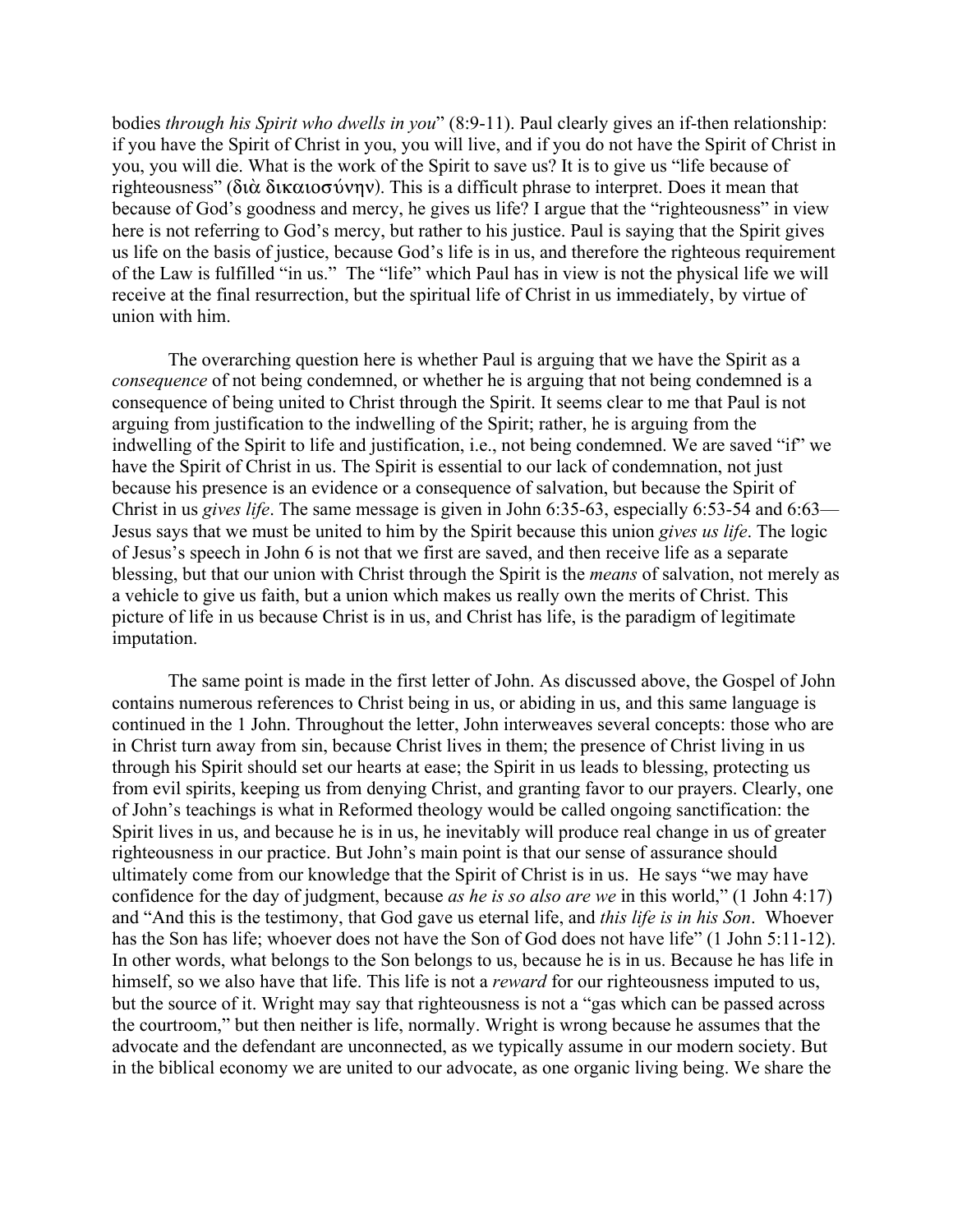righteousness of the Son because we share the life of the Son. Our life is not a something distinct from the life of the Son, which is copied; it is his life actually being lived in us.

Returning to Paul's letter to the Romans, in chapter 6 we have the famous passage in which Paul argues that the free grace of the Gospel does not lead us into wanton sin:

What shall we say then? Are we to continue in sin that grace may abound? By no means! How can we who died to sin still live in it? Do you not know that all of us who have been baptized into Christ Jesus were baptized into his death? We were buried therefore with him by baptism into death, in order that, just as Christ was raised from the dead by the glory of the Father, we too might walk in newness of life. For if we have been united with him in a death like his, we shall certainly be united with him in a resurrection like his. We know that our old self was crucified with him in order that the body of sin might be brought to nothing, so that we would no longer be enslaved to sin. For one who has died has been set free from sin. Now if we have died with Christ, we believe that we will also live with him. We know that Christ being raised from the dead will never die again; death no longer has dominion over him. For the death he died he died to sin, once for all, but the life he lives he lives to God. So you also must consider yourselves dead to sin and alive to God in Christ Jesus. (Romans 6:1-11)

Many have taken this passage roughly as follows: because Christ has died for us, we *ought to* respond by being obedient. This is somewhat supported by Paul's command, "Consider yourselves" to be dead to sin, and later verses with an emphasis on what we should do. But what Paul is primarily arguing here is that it is *impossible* for those in Christ to be slaves to sin. He argues this by virtue of our union with Christ: we have died with Christ, being buried with him (6:4) and being "united with him in a death like his" (6:5). This last phrase can be translated as "sympathetically generated," or "co-planted," in the likeness of his death. In other words, we have begun our life through union with him in an image-death. $8$ 

Paul argues in the past tense, on what has already been accomplished: we are dead to sin, because we died with Christ; in yet another image of union, of slave and master, Paul says we are slaves of Christ, not slaves of sin (6:17, 22), and our heart has been changed so that we are obedient "from the heart" (6:17).

The "death" of Romans 6:4-5 is often taken as the act of baptism which is symbolic of Christ's death and symbolic of our submission to him, even to the point of death. But Paul is not arguing that our baptism is the act which changes everything. He is arguing that our union with Christ changes everything. In 6:8 he says "we have died with Christ" and therefore we have life in us. Is our sacramental baptism that death? That, of course, would make our baptism into a type of works-salvation. But Paul's argument makes no sense if baptism is all that is in view. In 6:6 he says, "Our old self was crucified with him"—clearly a reference to a spiritual event, not a physical one. Similarly, in Galatians 2:20, Paul says "I have been crucified with Christ. It is no longer I who live, but Christ who lives in me," in a passage very parallel to the passage in

<sup>&</sup>lt;sup>8</sup> Paul appears to coin new terms to describe our union with Christ, which are hard to translate into English, but have the roughly literal meanings of "co-deeply generated" ( $\sigma \psi \psi$  $\psi$  $\chi$ "co-crucified" ( $\sigma$ v $\sigma \alpha \nu \rho \omega \theta \eta$ ); he also does this in Ephesians 2:5-6, where he coins new words when he says we were "co-generated" ( $\sigma$ vveζωοποίησεν) with Christ and "co-resurrected" (συνήγειρεν) with Christ.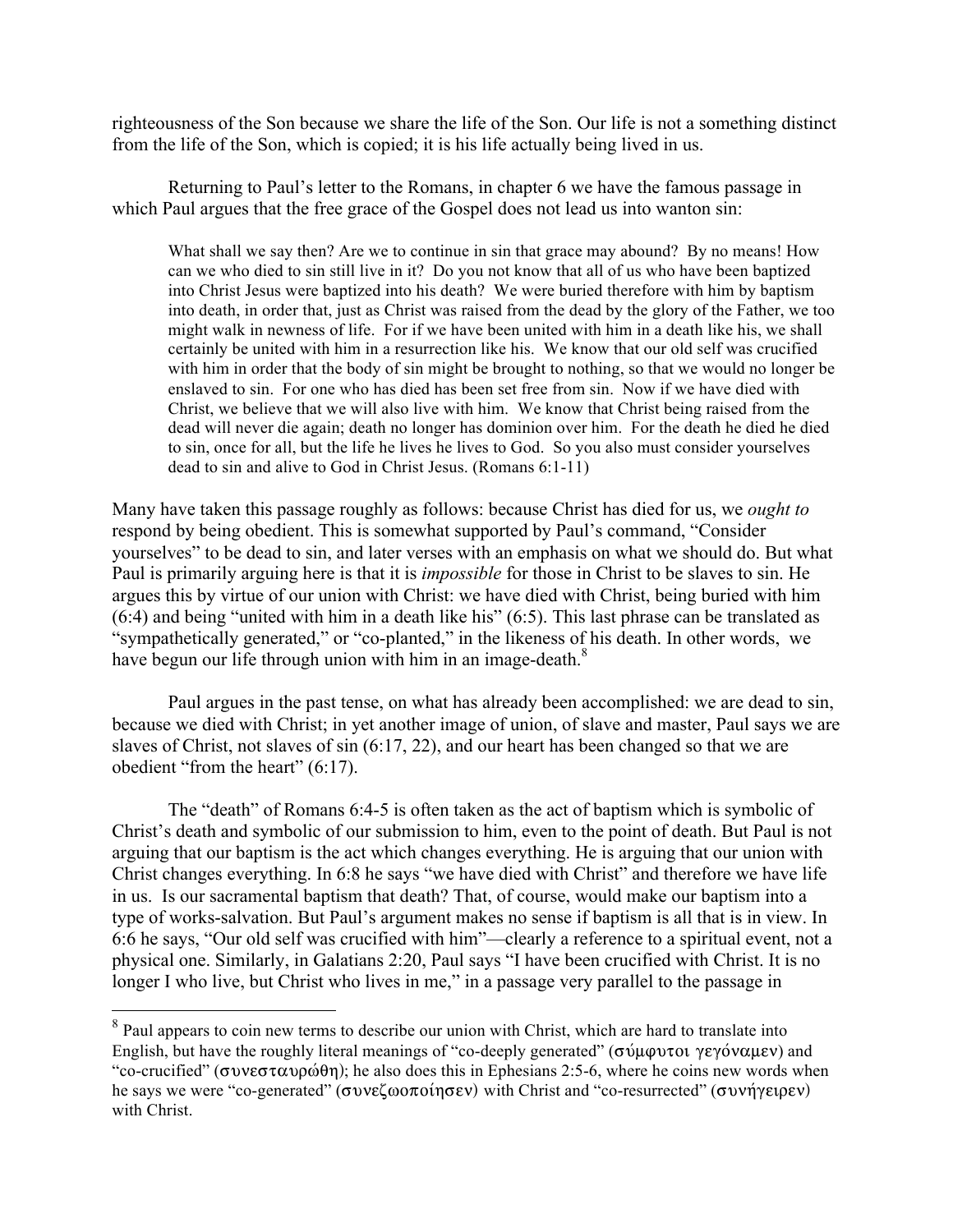Romans 6, starting with the question, "If, in our endeavor to be justified in Christ, we too were found to be sinners, is Christ then a servant of sin?" (2:17) and with the same firm answer: "Certainly not!" Yet in the Galatians passage, the sacrament of baptism is nowhere in view or even mentioned. Rather, Paul argues again on the basis of our union with Christ.

The "baptism" in Romans 6:3-4 can be taken in one of two ways. Either Paul is saying that those who were baptized physically were also baptized spiritually, or he is using the word "baptism" in the general sense of "immersed," without reference to the sacrament at all—we have been immersed into Christ, and immersed into his death. The latter interpretation is supported by uses of the word "baptism" in other places to refer to Christ's death, e.g. Mark 10:38-39 and Luke 12:50, and by Jesus's reference to baptism by the Holy Spirit (Acts 1:5).<sup>9</sup>

Going further backwards in Romans, Paul has a lengthy discussion of imputation in Romans 5:

Therefore, just as sin came into the world through one man, and death through sin, and so death spread to all men because wall sinned...But the free gift is not like the trespass. For if many died through one man's trespass, much more have the grace of God and the free gift by the grace of that one man Jesus Christ abounded for many. And the free gift is not like the result of that one man's sin. For the judgment following one trespass brought condemnation, but the free gift following many trespasses brought justification. If, because of one man's trespass, death reigned through that one man, much more will those who receive the abundance of grace and the free gift of righteousness reign in life through the one man Jesus Christ. Therefore, as one trespass led to condemnation for all men, so one act of righteousness leads to justification and life for fall men. For as by the one man's disobedience the many were made sinners, so by the one man's obedience the many will be made righteous. (Romans 5:12-19)

Paul says that the act of Adam led to "condemnation for all" (5:16). This is the doctrine of original sin, which bothers many people. If each man's sin is his own, then imputing Adam's sin to us is an injustice. But if we are really united to Adam, then his sin can be imputed to us justly. This is a principle throughout Scripture, though it does bother people: God "visits the iniquity" of the fathers on their children (e.g. Exodus 20:5). The famous passage in Ezekiel 18, in which God says that the sins of the fathers will not be visited on the children, is presented as a new thing, a new grace (18:3), in contrast to the normal expectation that "the fathers have eaten sour grapes, and the children's teeth are set on edge" (18:2). Ezekiel 18:25 seems to anticipate that *not*  accounting the fathers' sins to the children will lead to an accusation of injustice: "Yet you say, 'The way of the Lord is not just.'" God's response is to say that this new state of affairs is accomplished justly by means of a "new heart and new spirit" (18:31). This parallels the new covenant discussed in Jeremiah 31:31-34, which is defined by God writing on the hearts of the people.

 $\frac{9}{9}$  Luke 11:38 indicates that the physical "immersion" need not be completely under water, unless one would argue that Jesus was expected to go fully under water in preparation for a meal at someone else's home. Here the host expects Jesus to "baptize" himself before dinner. Nevertheless, the word "baptism" does carry the connation of "plunging into," which can also be applied to plunging hands under water during washing. This, of course, is a subject of debate in regard to infant baptism.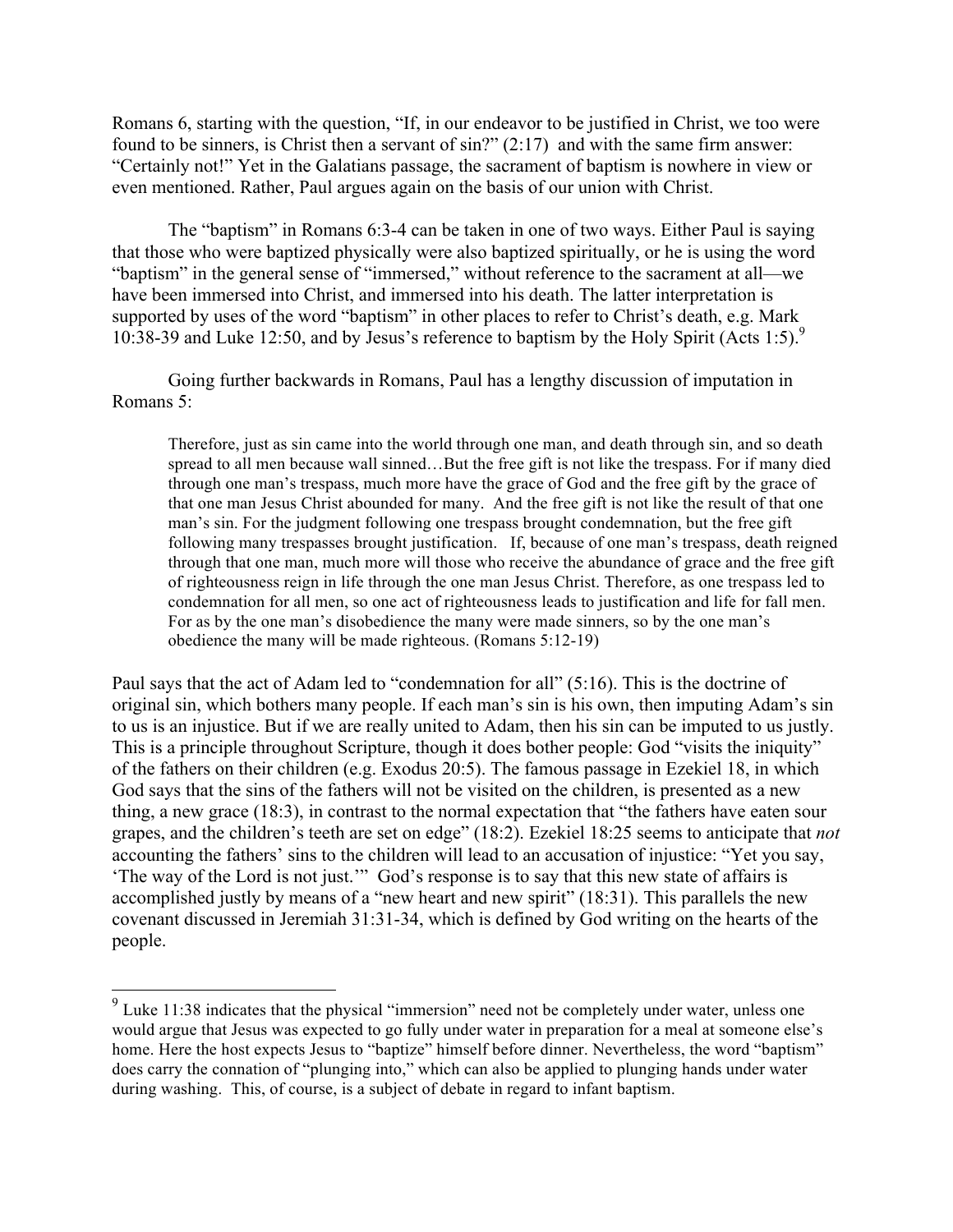Imputing the sin of Adam (and our other physical parents) to us makes no sense to us if we have a low view of our union with our parents. In cultures where families are strongly bonded, however, it makes perfect sense. In the same way, the imputation of our sin to Christ and his righteousness to us makes sense if we believe he is truly united to us, and no sense if we think he is a stranger to us. Imputation of Christ's deeds makes sense in the same way that imputation of Adam's sin, and the sin of our parents, makes sense. Fundamentally, we are united to one family or the other, the family of Adam or the family of Christ. By virtue of our transfer out of the vine of Adam and into the vine of Christ, we have new life from the new root.<sup>10</sup>

### **Old Testament evidence**

Perhaps the most important evidence for the importance of union with Christ in the New Testament is the constant reference to Christ's death as a sacrifice of the type described in the Old Testament. Paul, in Romans 3:35, starts out his presentation of the Gospel, which we have been tracing backward, by referring to Christ's death as a "propitiation" ( $\lambda \alpha \sigma \tau \eta \rho \nu$ ), a direct reference to the temple sacrifice (cf. Hebrews 9:5, where this word is also used).

The sacrifices of the Old Testament are full of the imagery of union. In every case, the mode of offering is for the priest to lay his hand on the head of the animal to be sacrificed (Leviticus 1:4, 3:2, 3:8, 3:13, 4:4, 4:24, 4:29, 4:33) including the laying of both hands on the scapegoat (Leviticus 16:21). The essential symbolism of this laying on of hands is that of union. When the hand is laid on the animal, the two are united, and sin flows from the man to the innocent animal, which then bears the guilt and pays for it in death. This is why an animal sacrifice is essential. The animal does not function as an expensive payment to God: if that were all that was happening, grain and/or jewels might work. The payment view of sacrifice is explicitly rejected by God in Psalm 50:10-13. Rather, an animal is needed because it can, in some sense, be united to a person, by sharing the attribute of blood.

The picture of union is further given in the role of the priest. The priest makes atonement for the people by virtue of being united to the people. As the letter to the Hebrews put it:

For he who sanctifies and those who are sanctified all have one origin. That is why he is not ashamed to call them brothers…. Since therefore the children share in flesh and blood, he himself likewise partook of the same things, that through death he might destroy the one who has the power of death, that is, the devil, and deliver all those who through fear of death were subject to lifelong slavery. For surely it is not angels that he helps, but he helps the offspring of Abraham. Therefore he had to be made like his brothers in every respect, so that he might become a merciful and faithful high priest in the service of God, to make propitiation for the sins of the people. (Hebrews 2:11-17)

This passage clearly teaches that for Christ's sacrifice to be justly imputed to us, he had to share our nature, that is, be united to us as a brother. The priest and the people must be "one" in some real sense for the transfer of guilt from people to priest (and from priest to animal, in the Old Covenant system) to take place.

 $10$  In addition to Romans 5, this concept is also taught in 1 Corinthians 15:22 ("as in Adam all die, so also in Christ shall all be made alive").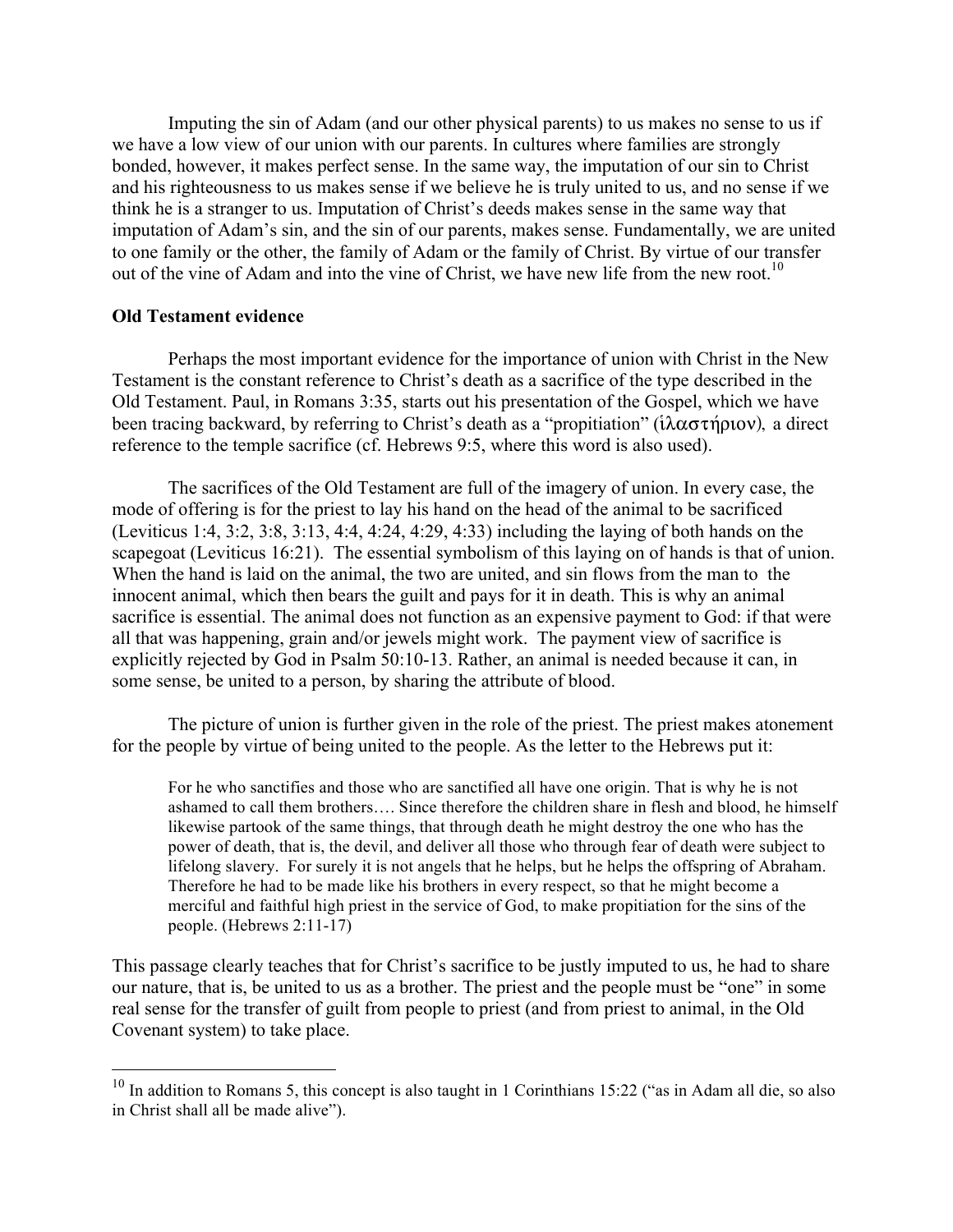This transfer of guilt by union is also seen in the well-known passages in Isaiah which speak of the Messiah. Isaiah 53:4-6 says that he has "born our griefs" and "carried our sorrows," and that he was "wounded for our transgressions" and "crushed for our iniquities;" further, "upon him was the chastisement that brought us healing" and "the Lord has laid on him the iniquity of us all;" Isaiah 53:12 says he "bore the sin of many." The idea of transfer of guilt is clearly evident here, with the same picture as that of the scapegoat bearing the sin of people.

An earlier passage in Isaiah points further to the union of the Messiah with the people. In 49 we read a lengthy passage about the Servant, who has the role of bringing Israel back to God (49:5-6) and redeeming Israel (49:7), and even further, calling the nations as well (49:6). This Messiah is given by God to be a covenant for the people (49:8). Yet in 49:3, we read that this servant is called "Israel." Some, in particular Jewish scholars, have argued from this that the Servant in Isaiah 49 (and 53) is the nation of Israel itself, suffering for its own sins. Yet this makes these passages incoherent: the nation of Israel becomes a covenant to redeem Israel? A more natural reading is that the Servant takes on the name of Israel by virtue of the mystical union: his death is the death of his people, and his righteousness their righteousness.

King David was a living symbol of the Messiah in the Old Testament, and Christ is the "son of David" (Matthew 1:1). Unlike Christ, David sinned, but we see the pattern of imputation through union with the Messiah in David's sin. When David sinfully called for a census, God sent a curse on all the people (2 Samuel 24:11-17). Again, with modern eyes, we may reject this as an injustice, but the lesson is consistent: by virtue of union, the acts of the head (whether Adam or Christ for people of all nations, or David for the nation of Israel) are imputed to all the people who are connected to them.

Finally, the concept of covenant, which undergirds the entire Bible, is itself a concept of union. As Meredith Kline pointed out<sup> $11$ </sup>, in the unilateral covenant God made with Abraham, the father of the faithful, in Genesis 15, Abraham and his seed and God are united together in covenant, and God symbolically foreshadows the punishment of the guilt of Abraham falling on himself. The historical notion of a covenant, still maintained in treaties today, is that two parties become one, and therefore an attack on one is an attack on all—the problem of one becomes the problem of all. A covenant is not just an agreement for a time; it is a deep union. Our covenant with Christ saves us by making it just for his credit and name to be attributed to us, and our sin to be carried by him.

The positive side of this credit through alliance is seen in some of the Old Testament stories which seem the strangest to us today. In Genesis 12 and 20, Abraham sinfully passes off his wife as his sister as a way of protecting himself in the presence of powerful men. Instead of Abraham being cursed, those taking Sarah into their houses are cursed, and Abraham is sent out blessed, with gifts. Similar events happen when Jacob and David deceive others. The implication of these passages, in context, is that those who touch the apple of God's eye are cursed, and those who support them are blessed, in fulfillment of God's promise to Abraham (Genesis 12:3).

<sup>&</sup>lt;sup>11</sup> M.G. Kline, *Kingdom Prologue: Genesis Foundations for a Covenantal Worldview* (Wipf and Stock, 2009); *The Structure of Biblical Authority* (Wipf and Stock, 1997).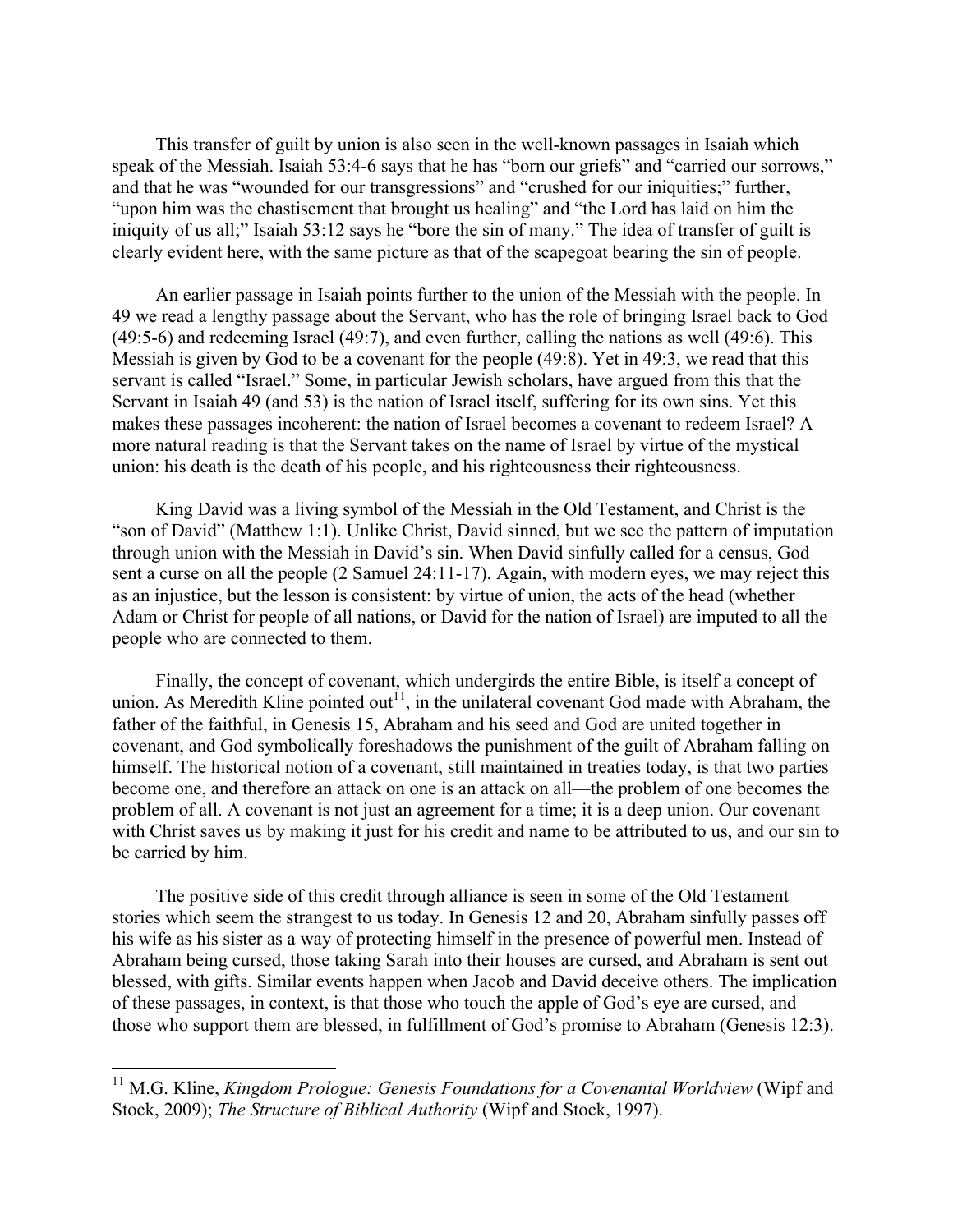The reason is not because of the virtue of these people, but because they are united to God, and therefore they are blessed by virtue of their connection to God. Often, these stories are presented as stories of God's forgiveness of sinners, which they are, but there is something more: they are not just forgiven of sin, but are blessed wherever they go, by virtue of alliance with God.

Both in the Old Covenant and in the New Covenant, the covenant union which saves is the one which involves real spiritual union of the heart to God. As circumcision of the flesh depicted the covenant union with God outwardly, the heart change which unites us to Christ by faith is called the "circumcision of the heart" (Deuteronomy 10:16, 30:6, Jeremiah 4:4; cf. Romans 2:28-29, Philippians 3:3, Colossions 2:11). The sacrificial law of Moses teaches that a person whose heart is far from the Lord, who is unrepentant and sins "with a high hand," has no claim on the efficacy of atonement (Numbers 15:27-30); sacrifice is for repentant people (see also 1 Samuel 15:22, Psalms 19:13-14, 50:9-23, 51:17, Isaiah 1:11-18, 66:3, Jeremiah 6:19-20, Mark 12:33, and Hebrews 10:26). The image of circumcision of the heart teaches us that faith unites us to God as in a covenant, and therefore his blessings flow to us.

#### **Pastoral implications**

Over the years I have met many Christian people who have struggled with self image. Their thinking goes something along these lines: God forgives my sins, and will not punish me, but he still thinks of me as a bad person. In fact, I doubt that God likes me. In such people's minds, when the Bible says that God "justifies" us, it is some legalese fiction; God does not really think of us as good.

The implication of our union with Christ is that if Christ is in us, then when God looks at us, he sees Jesus—not as a cardboard cutout placed in front of us, but Christ *in* us. If is true that "I have been crucified with Christ"—not merely as a mental intent to be like him, but truly, by virtue of my union with Christ—then I can say truthfully that *I* have atoned for my sins.

The pastoral question then becomes, for the person with low self esteem, "Is Christ truly in you? Are you united to him?" If so, then God can look at you and justly say that you are good, because Christ's goodness is your goodness and Christ's death is your atonement. This has enormous counseling implications. The subsequent consequence, that our union with Christ also leads us to a changed heart that desires to do good in the process of our sanctification, is secondary. From the moment we are united to Christ, God can declare us righteous truthfully, not merely as some legal fiction.

The doctrine of justification by the atonement of Christ and the doctrine of the necessity of being born again are both taught frequently in our churches, but often the connection between them is not clear. One way the connection is sometimes given is that we need to be born again in order to have faith, and that faith leads us to trust in the atonement of Christ. This approach says nothing of the justice of the Cross. Another way of presenting the connection is to say that we first have faith, which leads to justification, and then as a result we obtain the Spirit, and this gift of the Spirit is a necessary evidence of our faith. This approach also does not deal with the justice issue of why faith is so crucial for atonement. It is only when we realize that faith joins us to Christ, as we receive him in us and are attached to him, that the atonement makes sense as an